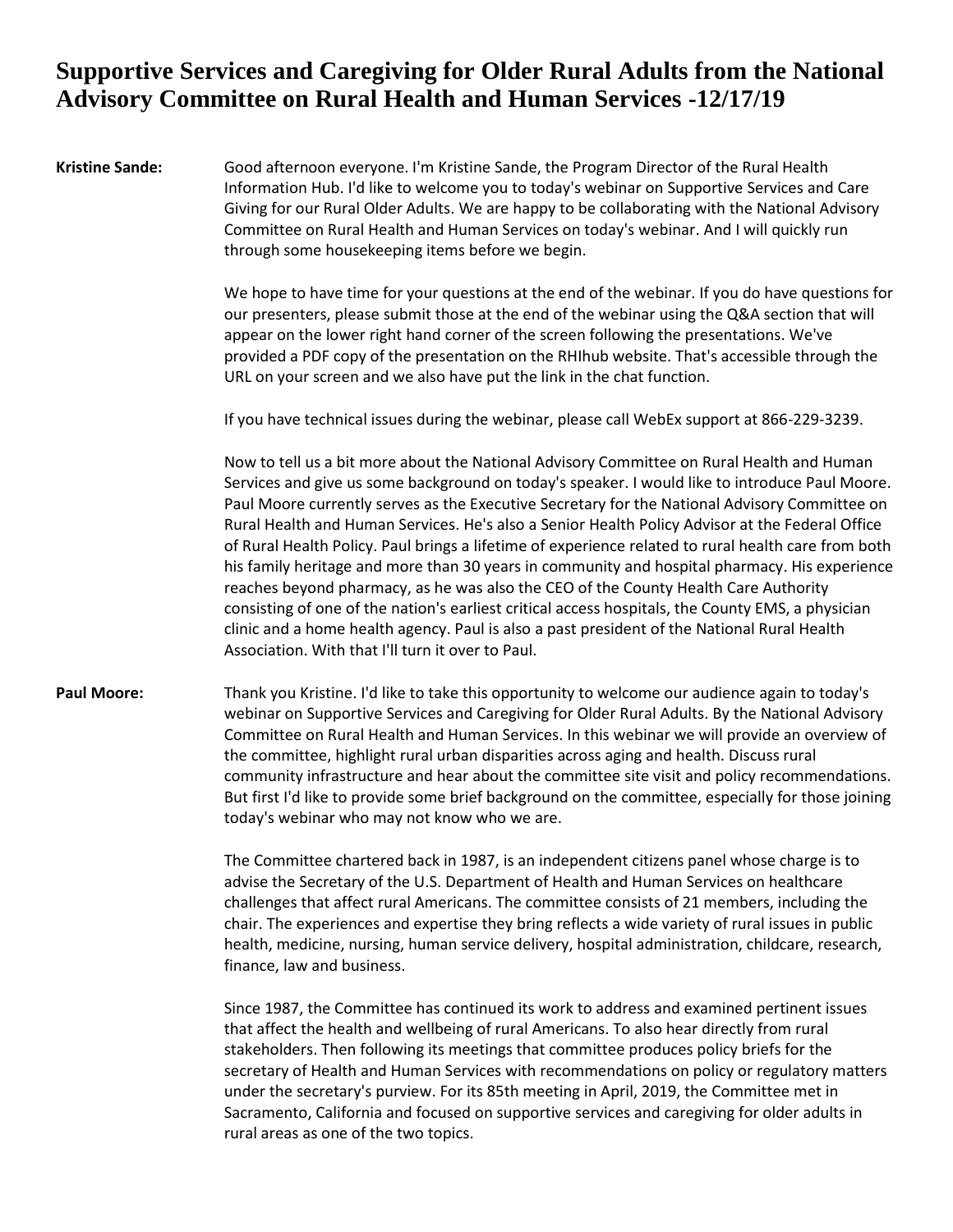During the meeting, the Committee examined the availability, accessibility and acceptability of supportive services for older adults in rural communities, in addition to some of the federal programs currently being leveraged to address this issue. On the first day of the two and a half day meeting, the entire committee heard firsthand from organizations and experts on the subject. Just as you will hear from during this webinar.

On the second day, the subcommittee tasked with this issue conducted a site visit at Sierra Nevada Memorial Hospital located in Grass Valley and Nevada, California. Now we have hyperlink to the brief that you will click on the cover. I'll get that for you there. You'll click on this cover, it will take you to the policy brief or you can also find it along with others at the link provided at the bottom of the slide.

You might say why supportive services and caregiving? Serving the rural elderly as a topic was the first human services topic taken on after the Secretary expanded the committee's charter to include human services way back in 2004. Life expectancy in the United States has risen since the 2004 report was sent to the Secretary bringing with it new challenges in providing both short and long-term care for an aging nation.

The effects or these challenges are especially pronounced in rural America where the proportion of older adults, those ages 65 years and older, has been steadily increasing and outpacing to proportion living in urban areas. The aging of rural America has been well documented, including the fact that rural areas have higher rates of poverty, multiple chronic conditions and age adjusted mortality for all causes. Understanding of the current supportive service and caregiving policies affecting the care of older adults, especially rural older adults, will be helpful for those a friend for the Federal Office of Rural Health policy, within Health and Human Services and other stakeholders to address issues of healthy aging. To transition us into learning more about this disease, I want to briefly introduce the experts presenting on today's webinar.

First, we will hear from Marcus Escobedo. He is Vice President of Communications and the Senior Program Officer at the John A. Hartford Foundation. Where he develops and implements the foundation's communication strategy. Joining the foundation in 2006 as a member of the program team, he maintains a grants portfolio of initiatives to improve hospital care of older adults, including in the emergency department and surgical settings. He served as a member of the Community Advisory Board of the geriatric emergency department innovations through workforce, informatics and structural enhancements, a project at Mount Sinai Medical Center.

He has previously served on the board of One Stop Senior Services in the upper West side of Manhattan. As well as the Regional Health Equity Council, as part of the Office of Minority Health, national partnership for action to end health disparities, that's in region two. Following Marcus will be Dr. Octavio Martinez, Jr, a former National Advisory Committee Member. He is fifth Executive Director to lead the Hogg Foundation for mental health since its creation in 1940, some 79 and 80 years ago.

The foundations' grants and programs support mental health services, research, policy analysis and public education projects in Texas. The Hogg Foundation is part of the division of diversity and community engagement at the University of Texas at Austin. Dr. Martinez holds an appointment of Associates Vice President within the division. He's also an affiliate faculty member with an appointment in the University School of Social Work. He holds an adjunct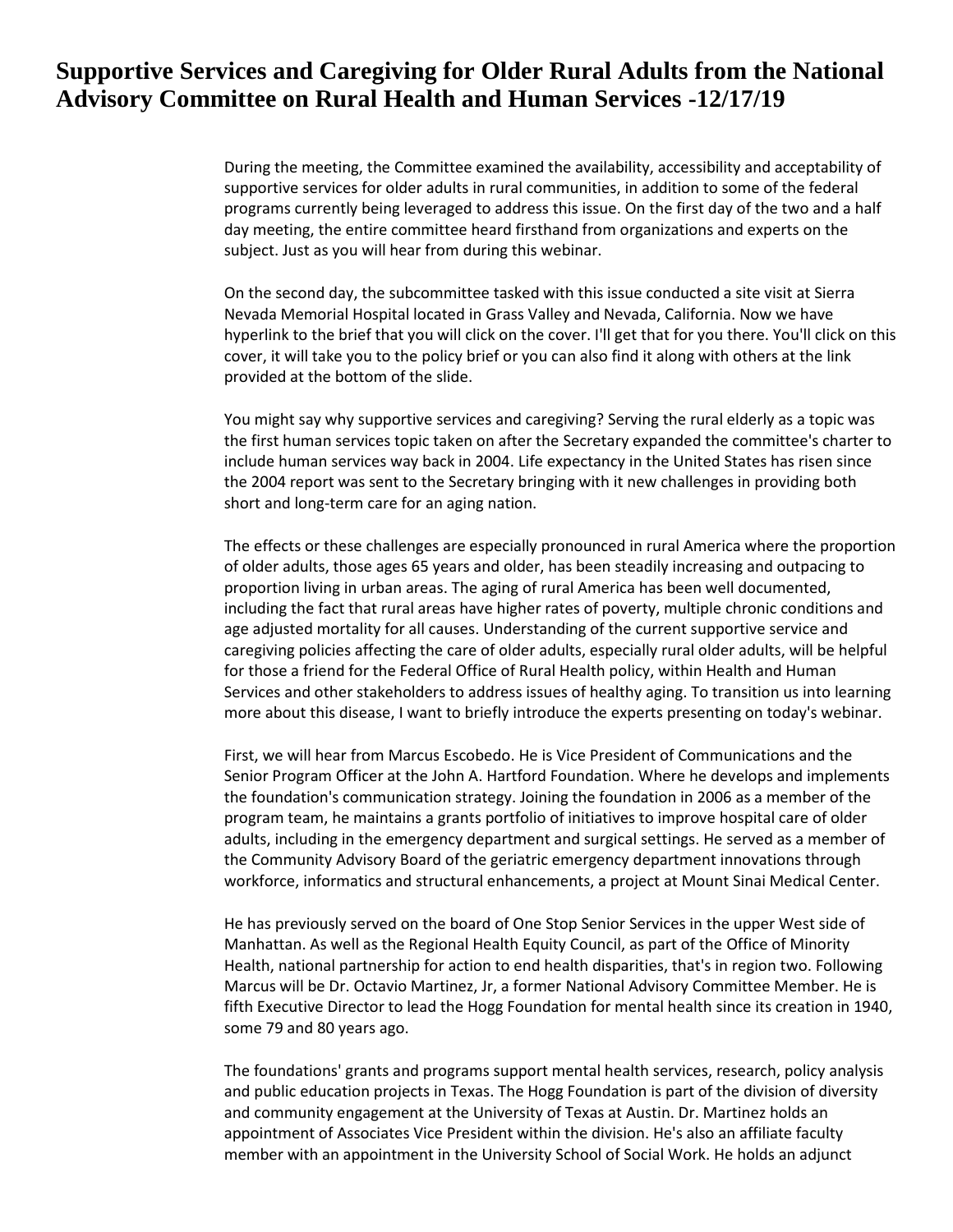professor appointment at the University of Texas Health Sciences Center at San Antonio School of Medicine's, Department of Psychiatry. He's formerly served on the Institute of Medicine's Committee on the governance and financing of graduate medical education and on the committee on the mental health workforce for geriatric populations. With those two introductions, let me turn it over to Marcus. Marcus, thank you for being here today.

**Marcus Escobedo:** Thank you Paul. It's a real pleasure to be on this webinar and I applaud the National Advisory Committee on Rural Health and Human Services for thinking about and trying to address issues related to rural aging. I grew up in a very small town outside of Corpus Christi, Texas. My dad's 81 my mom is 76. The issues related to making sure they get quality healthcare and supportive services in their community is both personal and a professional interest to me. So thank you.

> It's great to be here. I'll dive in and again, very excited to be here with you all. Let me tell you first just a little bit about the John A. Hartford Foundation. We were established in 1929 by the family owners of the A&P grocery store chain. For more than three decades, we've had one singular focus which is on improving care for older adults. That remains our mission today. We have three priority areas in which we try to meet that mission. We work to create Age-Friendly Health Systems.

> That's both a broad concept and a specific initiative which I'll dive into in more detail today. We support family caregivers of older adults and we work to improve serious illness and end of life care. These are all interlocking areas with lots of overlap. We give out about \$20 million a year to excellent nonprofit organizations and academic institutions that are working in these three areas. Why do we focus on aging and older adults? Part of that is demography. If you can see here on the left hand side, we've a radical changing both in the United States and around the world in terms of our makeup of people by age group. As you can see here in 1960, older adults were just a sliver of the population in this country. As we proceed to 2060 you can see in particular how the 75 and up the 85 plus group, it's going to expand quite dramatically in a very short period of time.

> That means that we... all of us in society need to think about how we better meet the needs of that aging population. On the right you see a response that we've seen happen... again, both globally and here in the United States. That has worked to create what we call Age-Friendly Social Movement or an age friendly ecosystem. That includes that we need age-friendly policies at the center of all of this, we need our regulations, our laws, everything that we're doing in society to really have a focus on meeting the needs of the growing population of older adults.

It means we need age-friendly cities and communities and we give good credit to the WHO and to AARP for establishing a movement to have cities and communities become age-friendly. Even States now are becoming age-friendly. That means redesigning the environment, having services in place and just rethinking the way that we have our communities, cities and States designed to better meet the needs of older adults.

It also means having public health that is age-friendly and I'll say a little bit more about this at the end but it's another important area for this audience, I think to be aware of. That there is a movement in public health to think more about older adults in the context of what that field can do. Then what I'll dive into today is the role of the health system and how it can be more agefriendly for all of us as we get older. I'll dive into that specific initiative. Age-Friendly Health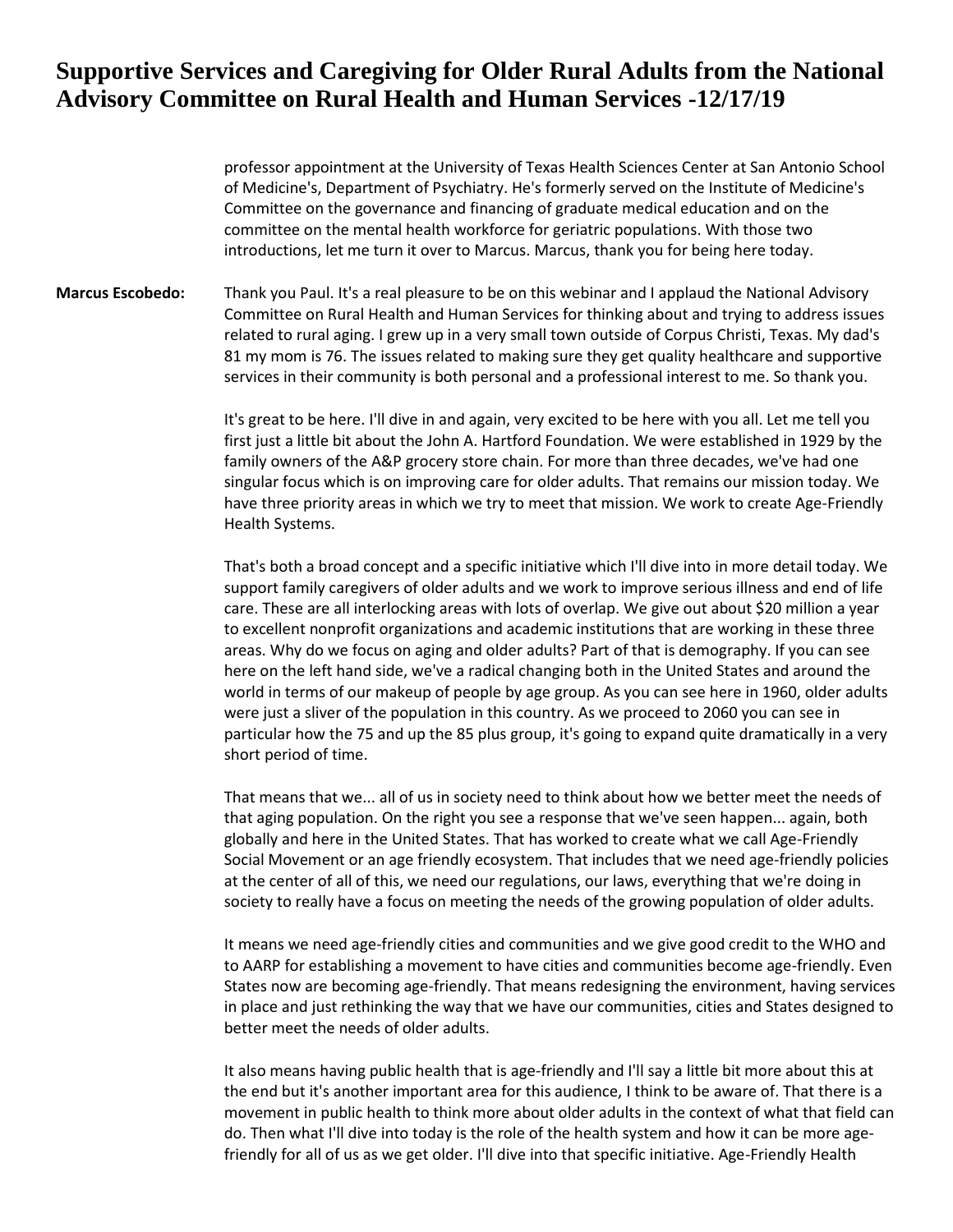Systems now. I'm so glad to say that the framework that I'll be talking about that is the foundation for Age-Friendly Health Systems was embedded into the policy report from the Advisory Committee that you'll hear more about today. The concepts and the framework that we'll be discussing really do apply broadly not only to healthcare delivery but to the supportive services delivered by community based organizations, by public health.

There's really here something for everyone. But the specific initiative Age-Friendly Health Systems is led by the John A. Hartford Foundation and the Institute for Healthcare Improvement, a terrific national quality improvement organization based in Boston. We work in partnership with the American Hospital Association and the Catholic Health Association of the United States. But what I will say is that this has really grown beyond an initiative. We really have a movement and you'll see in a moment many more partners and stakeholders involved and we hope you will join us.

But why Age-Friendly Health Systems? I've talked a bit about demography driving a lot of our reason for why the healthcare system needs to better meet the needs of older people. With aging comes complexity and our healthcare system right now doesn't do a great job in addressing that complexity. You think about layering on issues in rural settings and it becomes even more important. A third reason is really disproportionate harm that we see in our healthcare settings and we're doing everything we can to reduce that harm. Finally, we know we have a know-do gap. We have many evidence-based geriatric models of care, yet they only reach a very small portion of the older adults in the family members who could benefit.

We looked at that challenge of why we weren't having these evidence-based models more available to older adults in need. One of the key drivers behind not having that dissemination is really that healthcare is still complex and there's so many things that healthcare providers have to do. We challenged a group of experts in Geriatric Care along with the Institute for Healthcare Improvement, our foundation staff and health systems themselves to think about the common elements of the evidence-based models that we've seen out in the field that really do work. They identified 90 discreet core features in these evidence-based models. We challenged them to find redundancies and similar concepts and to streamline those models and they came out with 13 core features that were really essential. We challenged this group even further. We said in healthcare 13 is even too much to do.

Where we came out with were the vital few and the four M's of age friendly care, which I will go through now. If any... if you take anything from this presentation, here's what I hope you will take away. It's the four M's framework that this amazing group of partners have developed and are... it's now rolling out across the country. The four M's are what matters, medication, mentation and mobility. What matters, when we say that in healthcare... and again this is about supportive services as well about public health, about everything we're dealing with older adults. We want to know and align care with each older adults, specific health outcome goals and their care preferences. This does of course include end of life care but we're thinking beyond end of life care. This is not just about advanced care planning but really about understanding the goals and preferences of every older adult in every care setting and having all care aligned towards what matters.

On medication, we always say if medication is necessary and that if is very important. We know that too many older adults are on too many medications, which cause a number of harms and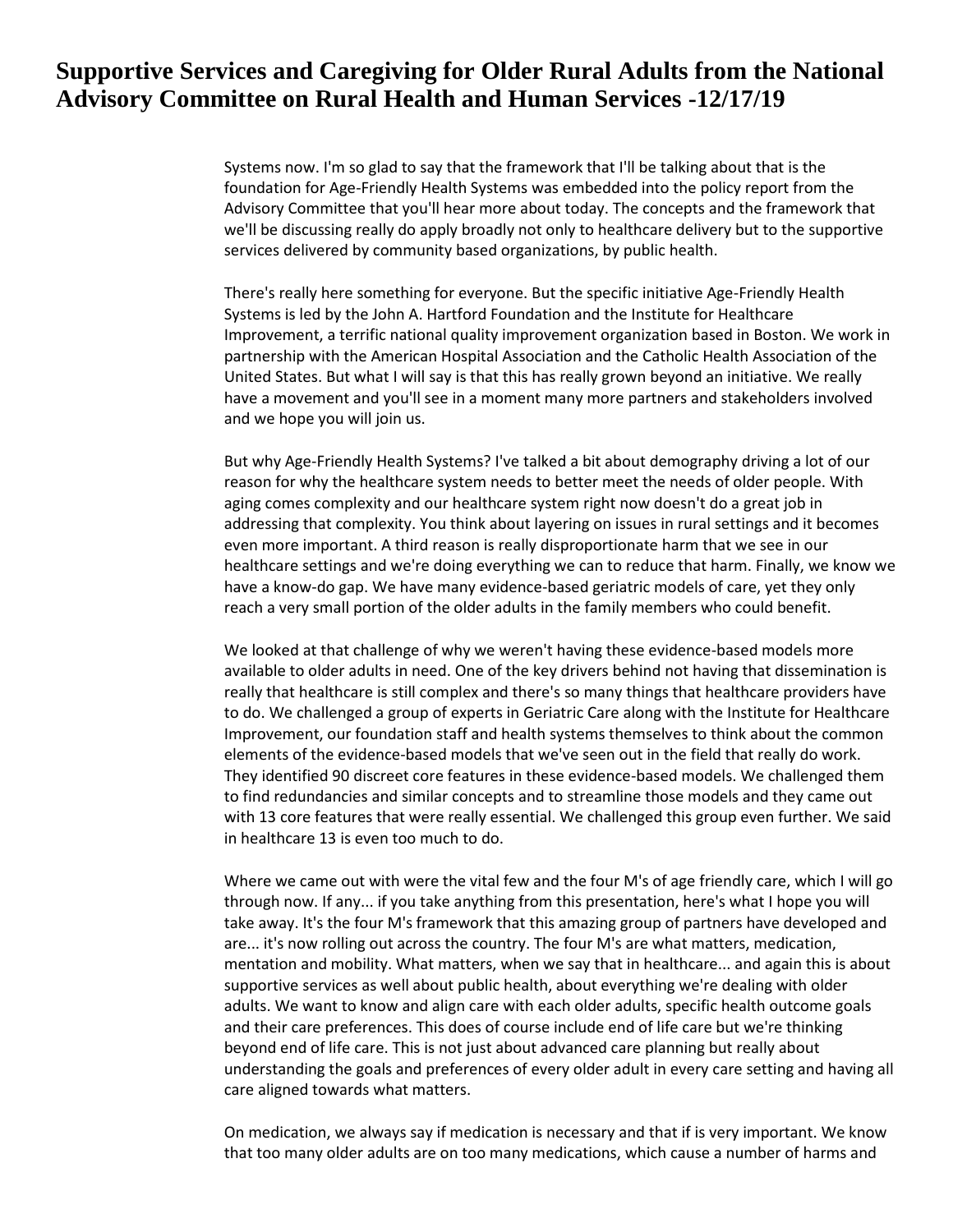potential problems. But if a medication is necessary, we ask in our healthcare systems that are age-friendly to use age friendly medication that does not interfere with what matters, mobility or mentation across the settings of care. Mentation is about preventing, identifying, treating and managing dementia, depression and delirium across settings of care. In primary care and outpatient setting, we focus primarily on dementia, depression. In the hospital we focus on delirium, which is an acute state of confusion that is incredibly dangerous and harmful to older adults and is also very costly to the system. Finally, mobility is moving beyond just falls prevention to ensuring that older adults move safely every day in order to maintain their function and do what matters.

Those are the four M's of Age-Friendly Care. I hope this will stay with you. Why do we have these four M's? One to build on a strong evidence-based? As I mentioned, pulling from the literature, they do address older adults core health issues. They are about simplifying and reducing burden in health care around implementation and measurement. Very importantly, these four M's are reinforcing of one another. What's novel and unique about this approach and this framework is that we're asking every healthcare setting every time with every older adult to think about all four M's together. We're finding that most healthcare systems are actually addressing the four M's with evidence-based practices. But this is a way to organize that thinking, organizing the work so that we get the best outcomes possible for older adults. Because we know these four M's impact key quality and safety outcomes for people who are aging.

We have a bold aim as part of this initiative mean we're trying to build a social movement so that all care with older adults is age-friendly. That means it's guided by this essential set of evidence-based practices, these four M's that it causes no harms. That it's consistent with what matters to older adults and their families. We have bold aims in terms of how many healthcare practices and hospitals we want to reach. We are well on our way to meeting our goal of a thousand hospitals and practices being age-friendly by the end of next year.

Then by 2023, we hope to be in 2,500 hospitals and practices and I should say we will be there because this movement is taking off. I want to give credit to the healthcare systems who are pioneers in helping us develop the four M's model. Anne Arundel Medical Center in Maryland, Ascension, Kaiser Permanente, Providence St. Joseph Health and Trinity Health, were amazing partners at the outset, helping us crystallize these four M's and identifying the evidence-based practices that are feasible, that are implementable, that are now being spread across our Age-Friendly Health System sites.

There are many gateways into Age-Friendly Care and support. I'm primarily focusing today on institution based care in hospitals and in long-term care settings as well. But ambulatory primary care is another important area that I'll reference, that's including retail pharmacy. We have an exciting partnership with CVS MinuteClinic and Case Western Reserve Nursing that we'll be rolling out Age-Friendly Care through that network. Then again, I want to emphasize the role of community-based organizations and public health and thinking about the four M's.

But you may be wondering how does this get operationalized? What happens on the ground? Here is an example that I won't go into too much detail about. But the key elements are taking those four M's which we know are evidence-based, which we know have great impact. It's about two things, assessing those four M's and then acting on them. Here you can see some of the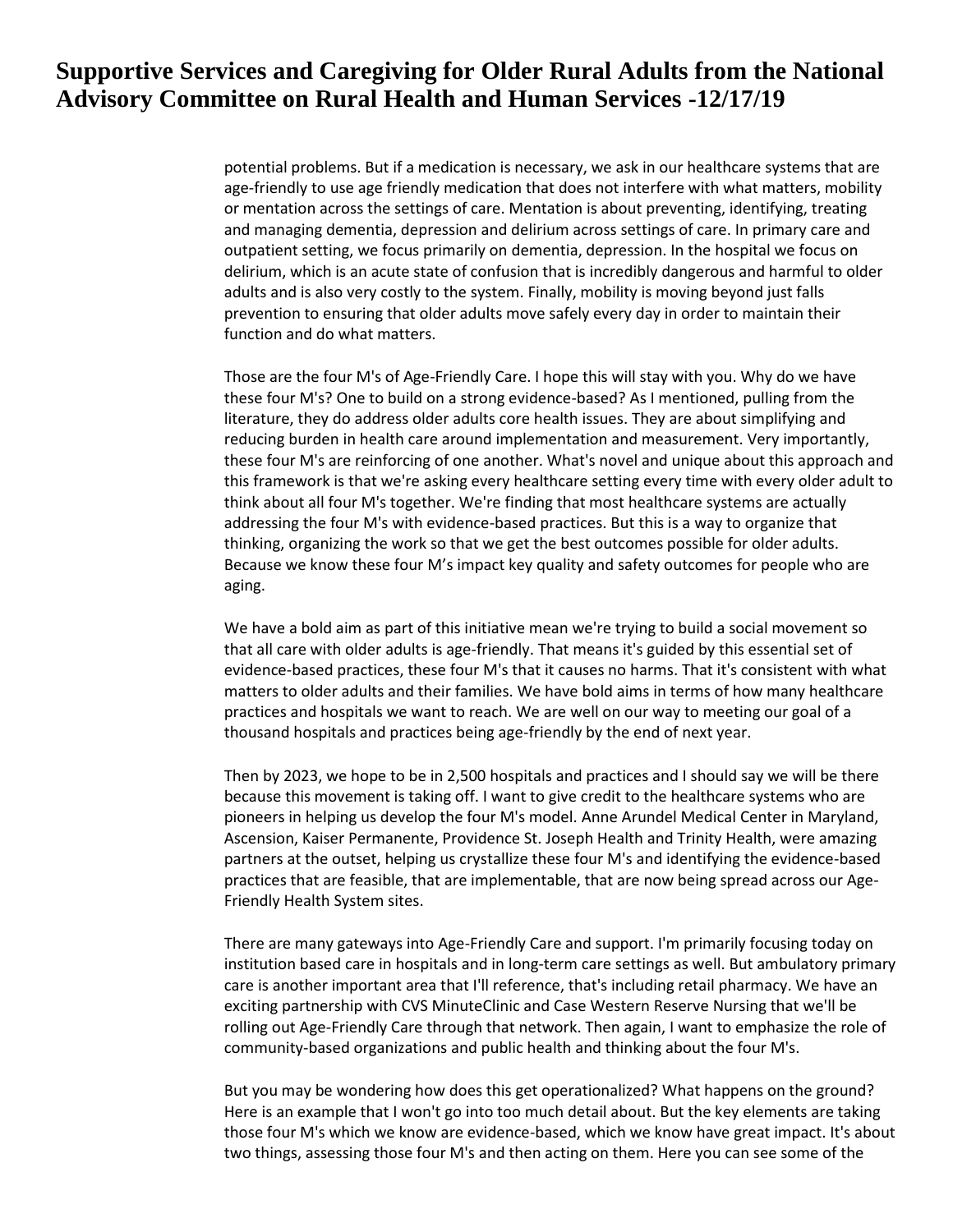activities that a hospital or primary care practice would take in asking what matters, documenting it or reviewing medications, screening for delirium immobility and then very importantly acting on those screens to actually put in place evidence-based practices that can make a difference in the lives of older adults based on those four M's.

Same thing in primary care, you can see this very feasible, implementable way to address the four M's in care. Even further to the right if we extended this out would be a list of a menu almost of evidenced-based practices that you can easily implement in your healthcare setting to get to those four M's. Measurement is a huge deal in healthcare. I will not go into details about this but just to say that in any healthcare system that's involved, we are not trying to add to the measurement burden but rather using existing measures for both outcomes and processes. Mapping those to the four M's in Age-Friendly Care to make this as easy to implement as possible. What's a vehicle for health systems either hospitals, clinics, long-term care settings wanting to become more involved? One mechanism is through action communities. These are seven months learning opportunities that are freely available to healthcare teams around the country and we are encouraging rural healthcare teams very much to be involved.

The opportunity includes monthly interactive webinars where there's education around the four M's and those evidence-based practices. There's opportunity to share progress and learnings with your peers in other healthcare settings. There's in-person meetings as well as ways to submit data and get feedback on the approach to care being used at different healthcare settings. There's ongoing coaching. It's a great opportunity that we're getting very good feedback from teams who are joining this learning collaborative.

There will be more coming out over the next year and I'll at the end show you how you can stay involved and learn about more action communities. The movement's growing. We're very excited. I mentioned we're trying to get to a thousand hospitals and healthcare practices by the end of next year and already we have 446 teams in 49 States engaged with us. Wyoming is the one place that we did not have a team but we soon will.

I'm happy to announce that we'll have a presence in Wyoming over this next year. Here are the levels of designation for Age-Friendly Health Systems initiative. We have 247 teams and sites across the country that have described how they are meeting the four M's and that allows them to designate themselves as a participant even further. We have 117 that have gone the extra step of providing data around the numbers of older adults and how they're being reached with four M care.

I mentioned that this movement is growing. We have many stakeholders engaged with us and this just gives you a snapshot of some of the many partners who have joined in the movement and we encourage each of you in your respective roles to join us as well. With HRSA, the Health Resources and Services Administration, we've been terrific partners with us and what's called their Geriatrics Workforce Enhancement Program, which has many rural sites around the country that are engaging directly in the Age-Friendly Health Systems work.

They are training primary care clinicians in geriatric care using the four M's doing outreach and training and it is exciting partnership that I hope you all can learn more about. Basically Age-Friendly Health System is really about beginning and ending at the kitchen table. I want to go back and reemphasize. I did not talk much about community-based organizations of supportive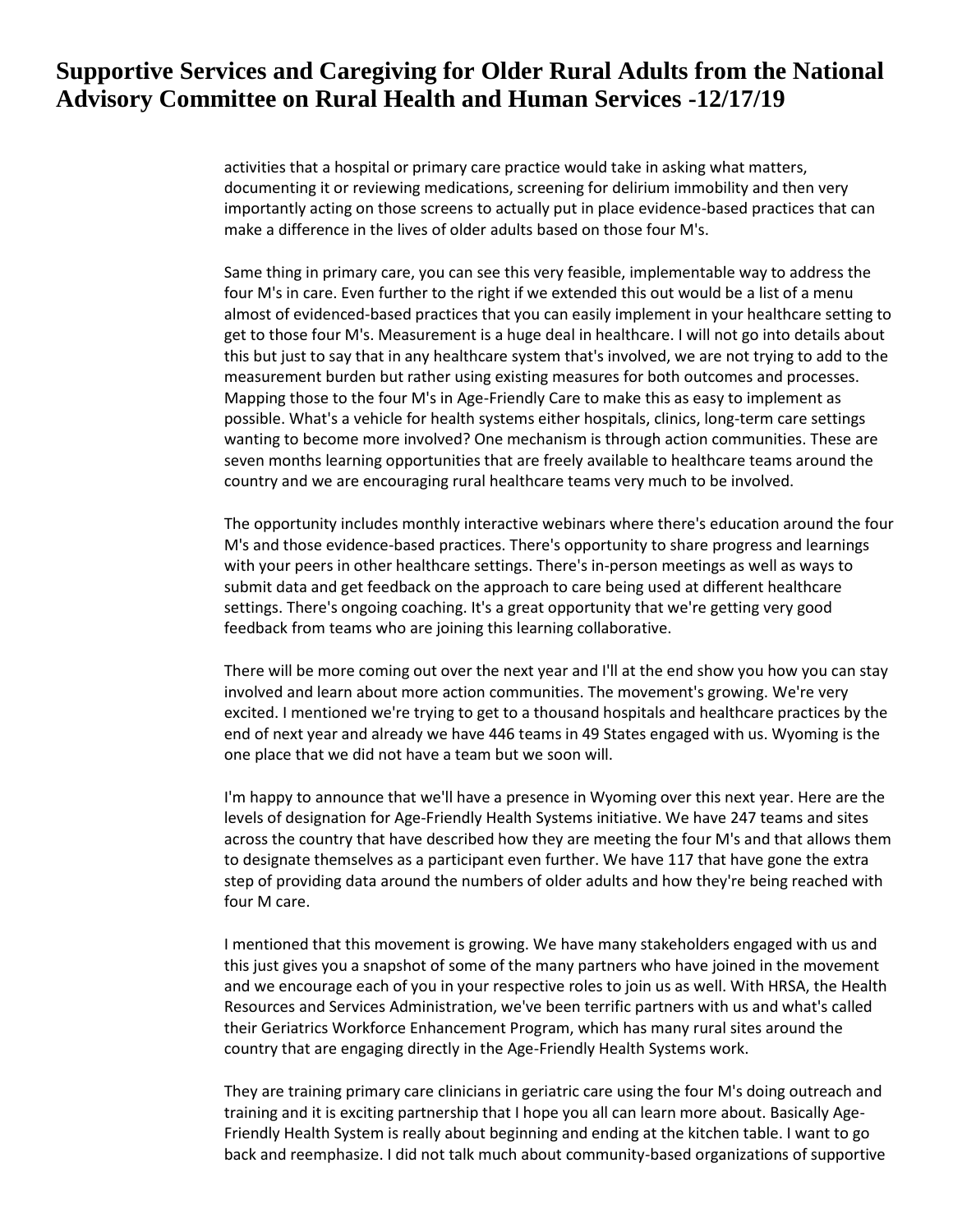services, public health, the role of other kinds of stakeholders in delivering Age-Friendly Care but it's absolutely a component to the initiative and becoming more and more important. But this is a worldwide health and social movement that again, we hope you all will join and here's how you can do that. Visit *ihi.org\age-friendly*. You can learn more about these action communities. I know for some of you, you're not in a healthcare setting but please share this information with your local healthcare organizations and invite them to join.

We are also now having organizations run their own action communities in New York State. We will actually have a hospital association running an action community and if your state or region is interested, we can help you learn how to facilitate your own action community for healthcare teams wanting to become age-friendly. We have free resources that are available. Again on this site, you can download guides to using the four M's, guides for the return on investment.

Then finally, what I would encourage each of you to do is to find out for our friends at agefriendly quarterly update calls. These are great ways to stay engaged in the initiative, learn more about what's happening. We have many different kinds of stakeholders who join those calls. I'm going to end slightly veering off from Age-Friendly Health Systems but just noting a few other areas that the foundation is focused on rural aging as was presented by Paul early on, this incredibly important area where we will be investing more resources in over the next several years.

I've mentioned our Age-Friendly Health Systems that we've worked on expanding other models like PACE, Programs of All-inclusive Care of the Elderly, which helps keep older adults out of nursing homes. We've worked to expand depression care models in rural communities. I mentioned the Geriatric Workforce Enhancement Program, which 30 of those sites around the country are rural. I encourage you to check that out and learn more about what's happening in your community.

We have other initiatives as well. Finally I do want to end on the Health Affairs special theme issue that just came out in December, 2019, which we at the John A. Hartford Foundation helped to sponsor, just an incredible resource of research and policy recommendations around rural issues broadly and about rural aging as well. I encourage you to take a look at that theme issue and learn as much as you can. I know we will here at the foundation and be continuing to focus on the needs of rural older adults. With that, let me thank you. This is our vision across all of our priority areas that we want accessible, affordable healthcare for all older adults, including those in rural communities that deliver high quality, high value services that matter most. I really appreciate being here with you all today and let me turn it right over to Octavio Martinez, who will now take it from here. Thanks very much.

**Octavio Martinez:** Great presentation, Marcus. To everyone on this webinar, this is Dr. Martinez. Welcome and thank you for tuning in today. I'm delighted to present the committee recommendations as a former member of the committee myself. Before we go over the recommendations, I would like to talk more about the site visit that we took on the second day of the National Advisory Meeting. Grass Valley is a rural community in Nevada County, California, located in Gold Country in the Sierra Nevada mountain range. Grass Valley has a population of approximately 13,000 residents, according to the United States, census data. It's designated as a medically underserved population in primary care health professional shortage area and a high needs geographic mental health, health professional shortage area.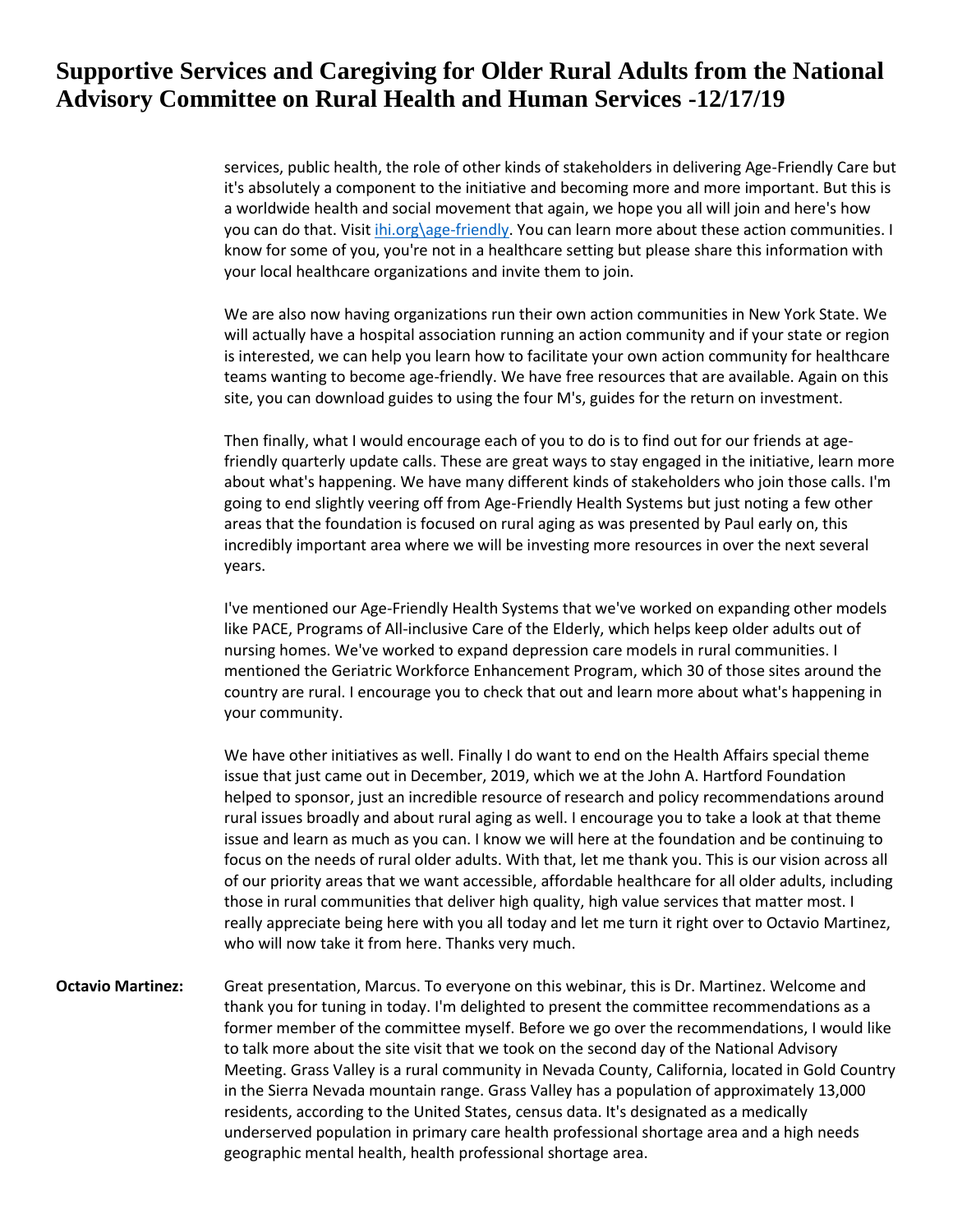The committee site visit to Grass Valley was hosted by Sierra Nevada Memorial Hospital, which has operated in Nevada County since 1958. Services provided by the hospital range from family medicine to cancer care and emergency services. But they also provide outreach programs on Alzheimer's disease and caregivers support. The California area Agency on Aging planning and services area four as well as the FREED Center for Independent Living. Were also instrumental in recruiting service providers and consumers to attend the site visit. Including Gold Country Community Services, Helping Hands Adult Day Program, Chapa De Indian Health, Hospitality House, Hospice of the Foothills, Elder-Care Providers, Coalition with Nevada County, Falls Prevention Coalition with Nevada County and Partners in Care. Stakeholders from the California Area Agency On Aging, Gold Country Community Services, Chapa De Indian Health partners in care and Hospice of the Foothills, all expressed transportation as a significant barrier for older adults who wish to receive their services.

A lack of transportation was also noted as a limitation on seniors' food and nutritional choices. Social isolation for some older adults to walk significant distances to receive certain services. Representatives from Hospitality House and the Helping Hands Adult Day Program said the community used to have a centralized Senior Center but it closed years ago and inhibited the ability to provide services from a low accessed and centralized location.

They noted the uptick in people who are homeless as a growing issue in the community, as over 30% of the homeless population are 55 years of age or older. Attendees representing Chapa De and Hospice of the Foothills, none of that primary care, dental, behavioral health and nutrition assistance were some of the most utilized care offerings in the area. But other important services, for example, case management and patient navigation were provided without reimbursement.

Individuals who worked for the FREED Center for Independent Living, discussed the effects of recent wildfires in the region as particularly detrimental to older adults and those living with disabilities. Those who were affected that lost their homes, had no other options other than going to an assisted living facility. The Elder-Care Providers and Falls Prevention Coalitions of Nevada County, mentioned that the area has still not recovered from the economic effects of the 2008 recession, particularly a resource center dedicated to providing training and respite care services for caregivers was forced to close. They noted stigma and accessing services as a great barrier to care for their older adults. Person-centered planning programs for those aging in their area had been introduced to combat stigma and improve participation in local agent services but they are understaffed and require additional services to be more effective.

Over the course of the meeting and site visit, the committee developed a sense of the importance of a complete care continuum focused on improved health outcomes for older adults living in rural areas. Although, traditional definitions of supportive services and caregiving generally fall under the human services category of long-term services and supports programs, the committee recognized that both health services and human services have an interconnected role, the provision of care for older Americans. This idea is reflected in the following recommendations to the Secretary. The national and state policy experts that presented to the committee emphasized the difficulties caused by fragmentation of care across multiple funding streams and programs.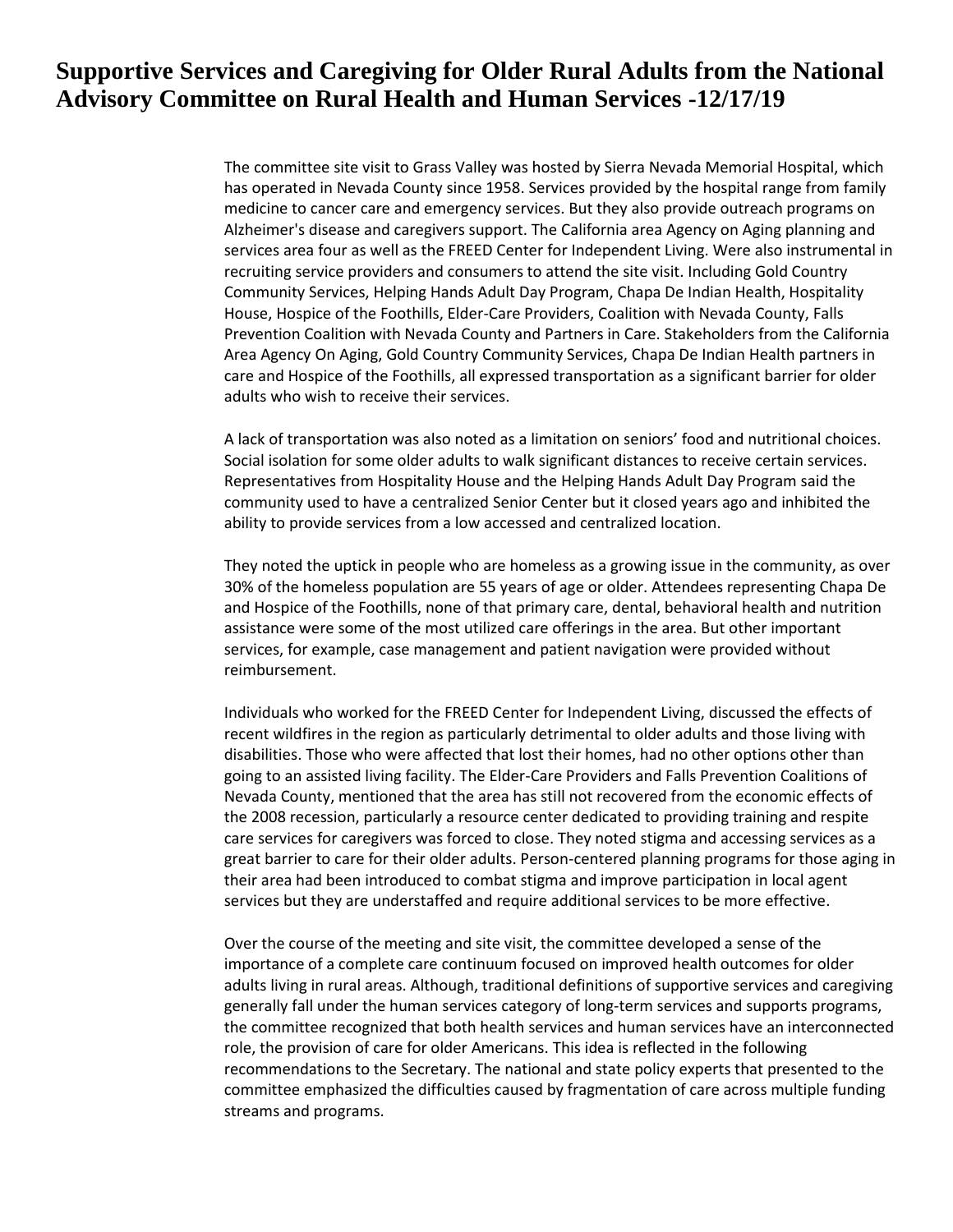Disjointed care systems for older Americans places the burden of navigating the options on the individual and their family and it limits the possibility of optimizing resources. On the final day of the meeting, the committee concluded that health and human service programs should be designed to allow rural older adults to age in place in a manner that is accessible, available at acceptable to the needs of each individual. These themes laid the framework for the committee's first three recommendations of providing access to the Older Americans Act, resources, expanding telehealth services and promoting age-friendly communities and health systems in rural health initiatives at the federal level.

For the first recommendation, the committee recommends the Secretary create a comprehensive resource on the aging and long-term services and supports available to older adults in rural areas. The administration on aging offers information, on long-term services supports programs through its approximately 30 national resource centers. However, a recent GAO report on rural service providers noted that these resources are dispersed across many platforms and could be difficult to locate for service administrators, caregivers and those receiving care.

This was evident during the committee site visit in rural Northern California, where local health service providers expressed that community members did not know what services are available. They are not getting the assistance they need to plan for aging in their community. Additionally, the GAO report reported that the administration for community living does not currently offer a resource specifically for older adults in rural areas nor is there the ability to search for rural caregiving options across existing programs and resources. The committee agrees with the GO Analysis as it aligns with their observations during its meeting and suggest that information barriers could be addressed by synthesizing the administration for community living program offerings into a coordinated and more accessible resource tailored to the unique needs of rural older adults.

For the second recommendation, the committee recommends the Secretary continued to expand flexibility in Medicare telehealth billing and provide a comprehensive resource of telehealth offerings in rural areas. Medicare reimbursement for telehealth services remains a barrier in rural settings, particularly in the fixed rate facility fee paid to originating site providers. For calendar year 2019, the payment amount for the telehealth originating site facility fee is 80% of the lesser of the actual charge or \$26.15. The Committee believes the Secretary should consider a cost-based reimbursement approach, which would alone align with the payment model for rural facilities such as critical access hospitals.

There is precedent for this. For providing cost-based reimbursement for telehealth in the Frontier Community Health Integration Project demonstration, where participating critical access hospitals received a reimbursement through Medicare at 101% of the cost of the telehealth services provided. The 2018 interim report to Congress on the Frontier Community Health Integration Project noted a 70% increase in telehealth for distance site providers across multiple specialties only one year after this reimbursement change. The Frontier Community Health Integration Project participants did note however, that the greatest implementation challenges were due to credentialing specialist, pointing up another barrier the Secretary should address to improve access to rural telehealth services.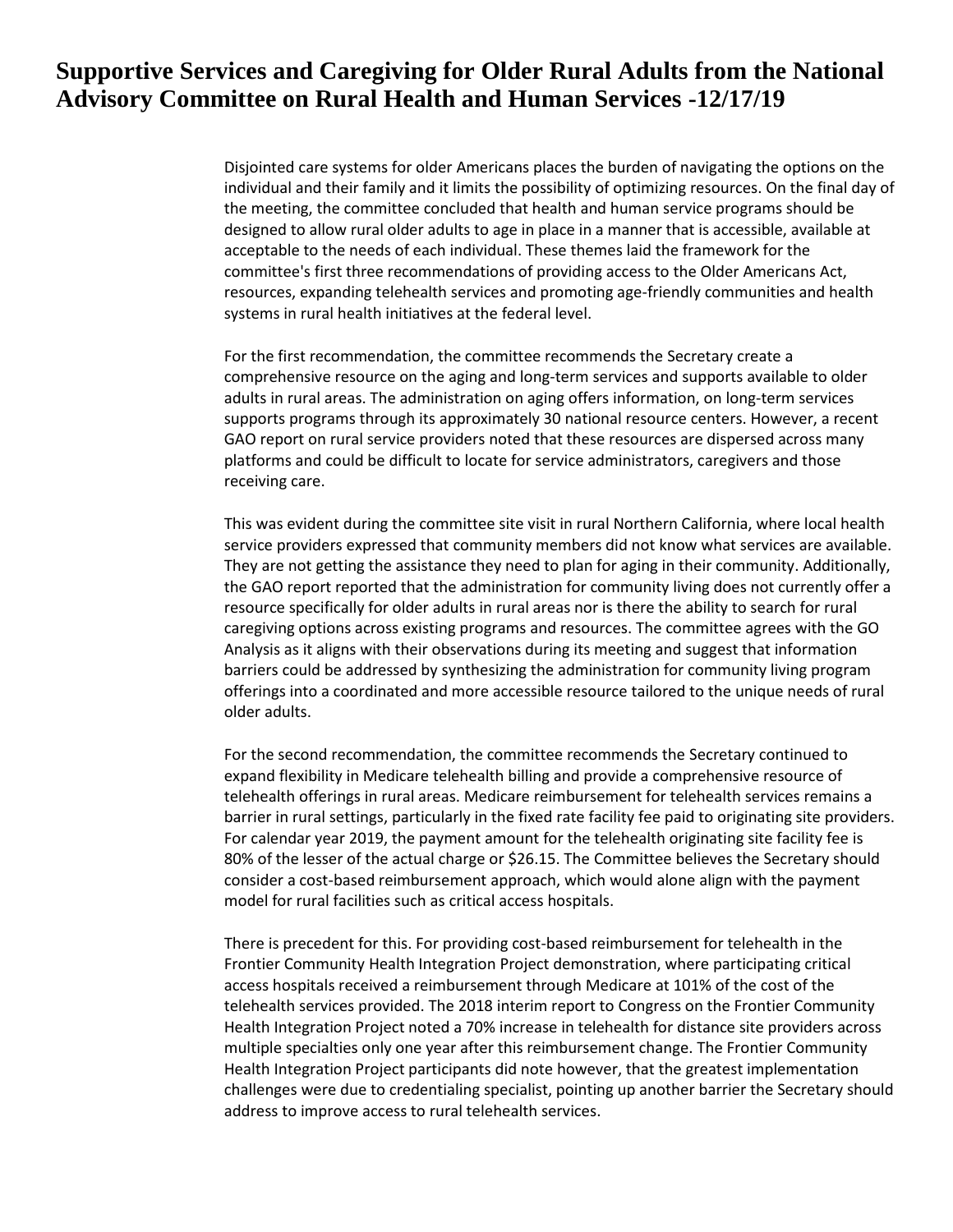Navigating and accessing telehealth options in rural settings is difficult due to the lack of a complete geographic inventory of telehealth services offered. Registries such as the Telehealth Connect and the Telehealth Service Provider Directory do exist but they are not comprehensive and rely on voluntary reporting and registration. They also require provider consent. In order for these services to be effective rural, older adults and patients must know where to find them.

For the third recommendation, the Committee recommends the Secretary ensure the promotion and encouragement of age friendly concepts within rural health grant programs. The Committee heard from experts on national aging policy with stress that Age-Friendly Care results in contorted care, improved health and cost effective services. Health and Human Services Systems should align care with the health goals and preferences of the older adult. Including whether or not they wish to age in place and receive care in their community.

Committee learned of two frameworks that could be used for age-friendly capacity building in rural settings. You already heard from Marcus of the four M framework of mobility, medication, mentation and what matters. Another one is the CDC, Healthy Brain Initiative created by its Alzheimer's Disease and Healthy Aging Program. The Committee is of the opinion that the principles of these frameworks should be incorporated into Federal Rural Health Grant funding initiatives and notes that Health and Human Services has precedence for including age friendly concepts into notice of funding opportunities within HRSA Programs.

For the fourth recommendation, the Committee recommends the Secretary explore the entry of Medicare Advantage Dual-Eligible Special Needs Plans into rural areas, identify potential barriers and work with States to adopt policies that encourage or expand the reach of these plans to rural beneficiaries. Currently delivery of healthcare and supportive services in rural communities is a fragmented system spread across multiple organizations and funding streams.

Because federal and state level programs are often not person-centered and because Medicare does not cover long-term services supports, people have difficulty navigating and financing services on their own. The traditional fee for service model is shifting to promote better organization and care navigation though integrated managed care based programs. However, the shift has primarily occurred in urban areas where insurance and service options are more readily available.

Dual-eligible individuals living in rural areas are the most effected by the urban rural discrepancy. They are often the sickest and most vulnerable individuals in the population. Dual-Eligible Special Needs Plans were created as a Medicare advantage option to integrate Medicare and Medicaid for dual-eligible enrollees. Despite the fact that Dual-Eligible Special Needs Plans are the most common form of integrated plan for dual-eligibles, there is a lack of published research on their availability of Dual-Eligible Special Needs Plans in rural areas and Medicare Advantage enrollment as a whole has lagged in rural areas compared to urban.

The Committee believes, further research is needed on the role of Dual-Eligible Special Needs Plans and integrating care for rural enrollees. The Committee also believes that adjustments, the federal and state policies regarding Dual-Eligible Special Needs Plans could promote expansion into rural settings. Issues that the Committee felt were more general or not rural-specific, have also been included within the policy considerations portion of the brief. In addition to the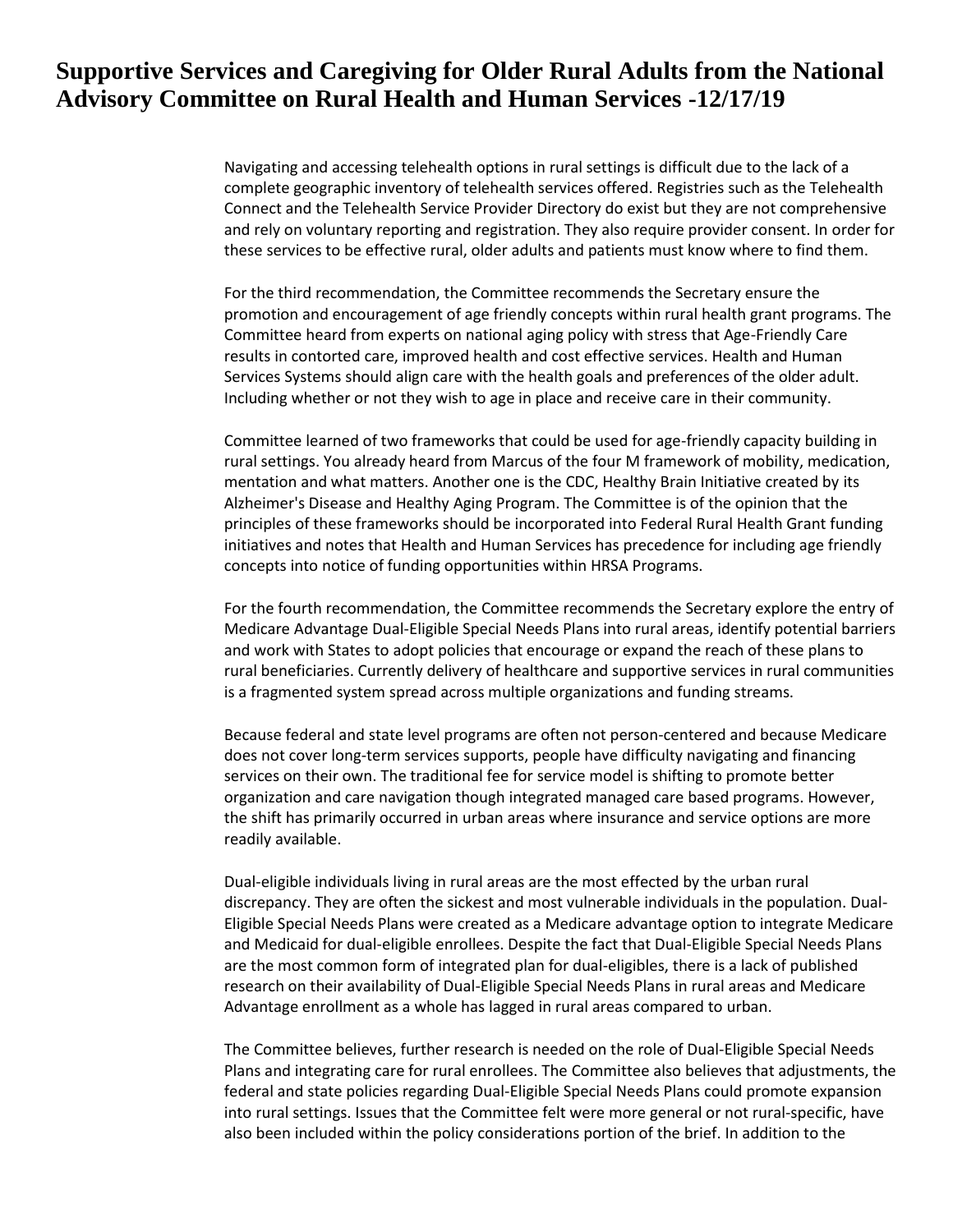specific recommendations above, the committee offers the Secretary the following policy considerations.

Number one, collaborating and integrating strategic efforts across federal agencies. Number two emphasizing the importance of non-emergency medical transportation. Number three, supporting the reauthorization of the Older Americans Act. Number four, including social isolation within the healthy people 2030 framework. Number five, valuing the need for peer navigators in the care delivery process and number six, promoting and expanding unpaid caregiver support programs. With that, I want to thank you all for listening about the Committee's experience, Sierra Nevada Memorial Hospital and the policy recommendations and considerations put forward. I will now turn things back over to Paul to provide his closing thoughts. Paul.

- **Paul Moore:** Thank you Octavio and Marcus, both of you for the information that you've shared. A lot to digest there. But those are the Committee's recommendations that Octavio shared with us. I now encourage you to read the Committee policy brief and full for further details. There's our website right there. You can access this brief along with additional information about the Committee at the link on this slide. I can answer any questions that you may have or maybe our experts will. Our presenters will help me with this at the end of this webinar. Let's just move into that section right now. Thank you for all for listening through the course of the webinar and let's begin the Q&A. Kristine.
- **Kristine Sande:** Great. Thanks so much Paul and to our speakers. That was excellent information. We will open the webinar up for questions at this time. Hopefully the Q&A box has shown up on everybody's screen in the lower right hand corner. Go ahead and enter your questions there for our panelists. We do have one question that came in via chat during the webinar and it's for Marcus. The question is, have you found any issues with internet availability and connection when implementing... implementing action communities in rural areas? How many of the communities is currently involved, they're considered rural, and how might you define rural? Three-part question.
- **Marcus Escobedo:** Sure. Great questions and something that we're looking at much more closely. As of right now I have not heard specifically about issues related to internet connection, broadband and how the connectivity issues might be playing out. Of course, we know that's an issue. It just came from a wonderful presentation at the IHI, the Institute for Healthcare Improvement forum that wasn't on Age-Friendly Health Systems but with this terrific group called Last Mile Health.

They really highlighted how here even in the United States we have such remote areas that are facing challenges related to technology connectivity that it's almost as if you were in a country more in the developing phase. We have those issues to work with. I have not yet heard of specific examples but I anticipate we will come up against that. It's an issue that we'll have to think about from a policy standpoint and from just an access standpoint. In terms of how many of our age-friendly sites are technically rural and or how do we define rural.

I don't have those numbers yet but I know that as these action communities are rolling forward and we're in the middle of one right now, the Institute for Healthcare Improvement and the American Hospital Association, which is also running the actual community are collecting that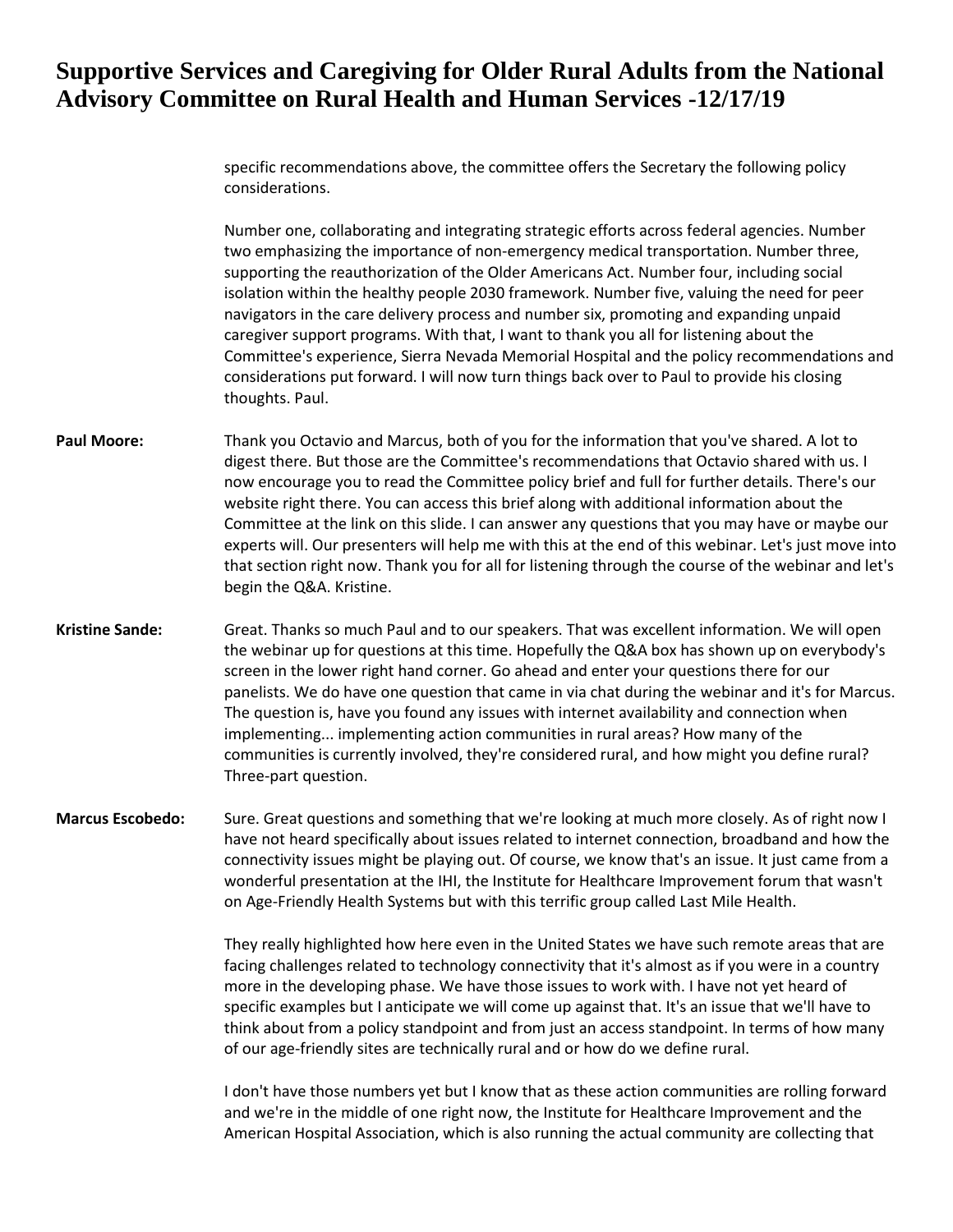kind of information. We need to be able to tell the story of who's involved, how rural or not they are and their particular challenges.

I will note that I mentioned the Geriatrics Workforce Enhancement Program funded by HRSA. There are 44 sites, 33 of those are rural, at least designated by HRSA as such. They are actually officially now coming into the Age-Friendly Health Systems initiative as an action community focusing on those four M's and doing the training. I think we're going to learn a lot from those 33 rural what we call GWEP, Geriatric Workforce Enhancement Programs. The last thing I'll say is I just want to connect into what are the policy recommendations that Octavio was mentioning.

Telehealth becomes incredibly important. I was talking to MaineHealth, a system in Maine that is in the Age-Friendly Health Systems initiative. While they are based in Portland, their catchment area reaches out into rural New Hampshire and they have patients that are trying to access care. They're right now piloting telehealth as a way to implement some of the four M's screens that they're are focused on. That's going to be incredibly important. This recommendation from the Committee about telehealth in making that viable for as many sites as possible is going to be really important.

- **Kristine Sande:** Great. Thank you. I think this next question is also for you. Are there efforts to have the Joint Commission support and include standards and specifications tied to Age-Friendly Hospital Systems as a mandated part of their accreditation requirements?
- **Marcus Escobedo:** It's a great question. I will say that conversations are ongoing right now with accrediting bodies like the Joint Commission to explore the possibility of baking in standards related to four M's, Age-Friendly Care. There's still ways to go and how that might be operationalized. We want to... as I mentioned, make sure that we are not overburdening or making an initiative that's not feasible. That's why their focus is really on a framework and a way of organizing the care rather than being a specific model. But I will say stay tuned to join friends of age-friendly. You'll be kept up to date on how this conversations are progressing and how we might move towards a recognition and accreditation program around Age-Friendly Health Systems.
- **Kristine Sande:** Thank you. The next question is, can you talk more about promoting health care workforce recruitment in rural areas such as rural residency programs? What are the Advisory Committee's recommendations in that area?
- **Paul Moore:** Kristine, I'll take that one being part of HRSA. Workforce is a big part, what to grow health workforce in the health resources and services administration. It has been mentioned on the webinar about the HRSA's Geriatric Workforce Enhancement Program and the idea of... we're not just going to have more geriatricians and more aging elderly specialists out there, it's going to be a matter of bringing it up through the workforce planning and also through our medical schools and so there are efforts underway.

When you look at the... what's happening to demographics, I'm hoping that the efforts can hopefully keep up with the demographics, the changing demographics but those are the things that are going on. I was encouraged to hear that 30 of the 44 sites that are being funded are in rural areas. That's not always the case. So many times the Committee's dealt with this before and things like Block Grants, how they... funding goes to States and then it goes to where the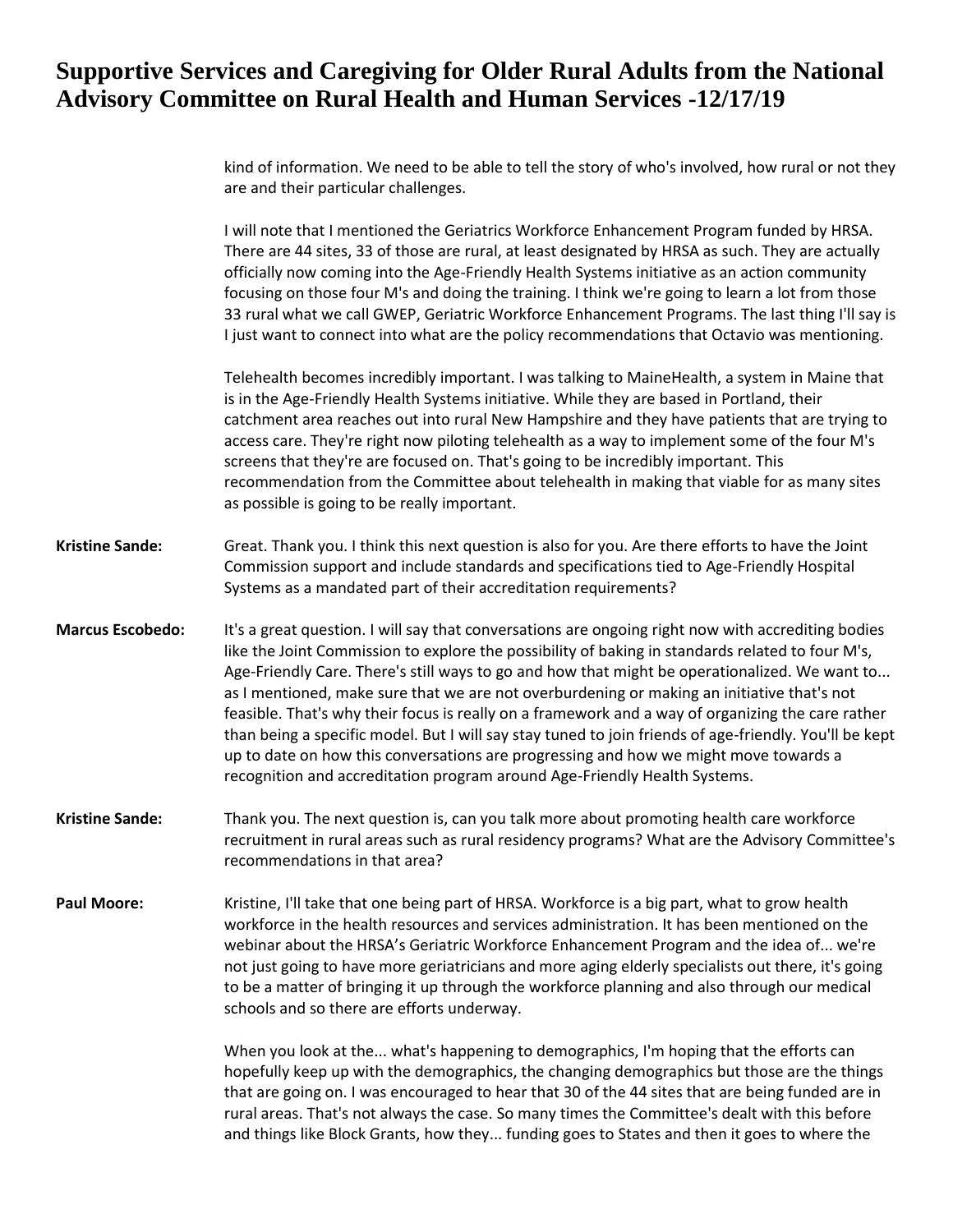biggest bang for the buck is and that's not always in the smallest rural communities. So very encouraged by that statistic that was shared.

- **Octavio Martinez:** I was just going to add Paul into the great question but also the recommendation too on the telehealth. It really ties into that is recognizing the need to really take advantage of technology. Right now telehealth, telemental health, telepsychiatry as well as the Intel pharmacology. But thinking about it for the needs of our elder population in rural areas where we know it's going to be very difficult to increase geriatricians or physicians concentrating on rural adults where we can really utilize other resources through technology and telehealth right now is really one that we need to maximize. As well as we continue to look at alternative and additional resources. Back to you Marcus.
- **Marcus Escobedo:** I know that's great Octavio and really great answers from both you and Paul. I'll just add in just so people are aware, there is a national coalition that's focused on these issues as well. It's called the Eldercare Workforce Alliance. It's an organization of about 32 different organizations that have come together and they are very broad and diverse. They represent both health professionals associations but also family caregiver groups, consumer groups, unions and just to add in, rural is on their radar and the coalition is at the federal level really trying to support HRSA's efforts and on the rural front as well as more broadly.
- **Octavio Martinez:** Let me add one other thing because this is such a rich, I think question because the workforce really is a rate limiting factor for our ability to respond to our communities but it's also the consideration of really expanding and thinking about what... who is part of the workforce and hence the reason we wanted to let the Secretary know that peer support individual's lived experience but also individuals that can be elders themselves who can in fact be part of the solution and really help their colleagues, their neighbors and their friends. Is something that we really also need to maximize because the studies are showing that it really elevates and increases the ability for navigation and for understanding our complicated healthcare system.
- **Kristine Sande:** All right. Great point. The next question is what is the thinking of accepting scientifically supported programs and recommendations from the National Prevention Councils when creating continuums of health education programs, Age-Friendly Health Systems and community programs in rural communities? Anyone wants to weigh in on that?
- **Paul Moore:** I'm not real familiar with that particular questioner's point of... or perspective on that. What I am familiar with is in any case, whether you're talking about the Joint Commission and with health care facilities or whether you're talking about like the National Quality Forum, when you're looking at quality measures or any of these bodies. When there's an evidence-base that there is there and that you build your programs and your supports around that, you're a lot more likely to get the attention of payers. It just becomes something that they're more open to supporting when those evidence bases and that certification, I guess if you could call it, is there. It includes the educational areas that you're talking about that the question raised.

**Kristine Sande:** Great. Thank you. Next question-

**Marcus Escobedo:** And this is Marcus... I'm sorry, I'll just had a quick... I actually, I'm not quite sure what the National Prevention Councils are but I'm going to look that up. But I will mention just a reference to our Age-Friendly Public Health Initiative. We're working with an organization called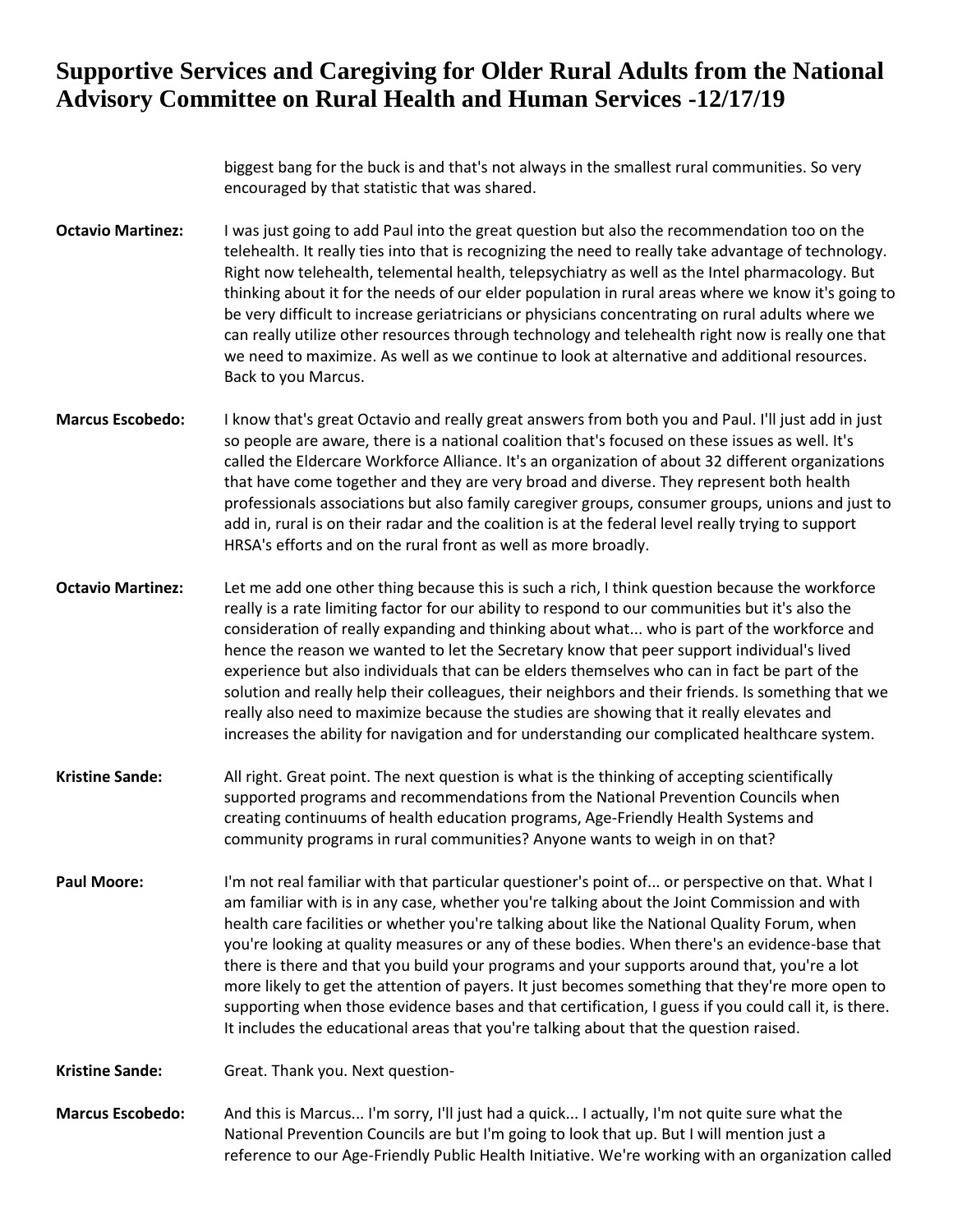the Trust for America's Health. They are tightly connected to the US Preventive Services Task Force and other efforts. I'll say through that initiative we are trying to think about prevention wellness as a component here on Age-Friendly Care.

- **Kristine Sande:** Great. Thank you. The next question is what did you uncover about caregiver availability and affordability or the lack of caregiver resources in the areas that you did your research?
- **Paul Moore:** I might ask Octavio to talk about the framework that actually it was his, that he came up with the affordability, the accessibility and the acceptability around that question. Octavio.
- **Octavio Martinez:** Sure. Thank you, Paul. Where that framework comes from and I think would really, it speaks to... and I love the question about what do we uncover about caregiver availability. What we uncovered is what juristically, I think the community really already knows, which is the majority of caregiving is being done by family and by community and it's not really being done in a formal fashion.

One thing we did discuss as a committee member during our site visit with our stakeholders that were present but we went afterwards as we were deliberating among ourselves and coming up with the recommendations to give to the Secretary, is the fact that so many of our caregivers, there is not a formal way of providing resources for instance, for example, to provide them and to give them a respite from taking care of their loved one or a community member.

That is woefully needed even more so in rural areas. As we noted, a lot of resources really unfortunately go to urban areas or suburban areas and we really need to include and have that rural lens in focus to additionally include the caregivers that we're seeing there. I have a feeling that the majority of folks that are online and listening to our presentation today are very much, very well aware of that. We want to know that... we want you to know that as a committee we take that also very seriously. That's why we've included and want to ensure that we're having this discussion and getting these recommendations to the Secretary. I know it's not a great answer to tell you the truth but it is definitely a part of the dialogue now, which I have felt historically really hadn't even been there on the radar.

- **Paul Moore:** Kristine, I might add that it does add to that conversation about, it's not just about having Age-Friendly Policies and also Age-Friendly Health System. It really is about having age-friendly communities. As we see the changing demographics in our rural areas where the maybe... the younger generations are heading to the urban areas for employment opportunities that we see an aging of gray and of rural America where there is extra stress on the folks that are... if you will, left behind. It's about thinking of it is a community process.
- **Kristine Sande:** For sure. Thank you. All right. The next question is; can you talk about how the Veterans Health Administration fits into this work?
- **Marcus Escobedo:** This is Marcus. I can just briefly say that we are engaged with the VA. They're terrific... in fact for many years because they were such a source of great geriatric care. Geriatric is really... we think was incubated in the VA. We continue close partnership with them. They're engaged, we're exploring with them. How the VA system and healthcare can adopt the age friendly principles. I did not mention and won't go into too much detail but would say that we also have very interconnected initiatives around geriatric emergency department care and geriatric surgical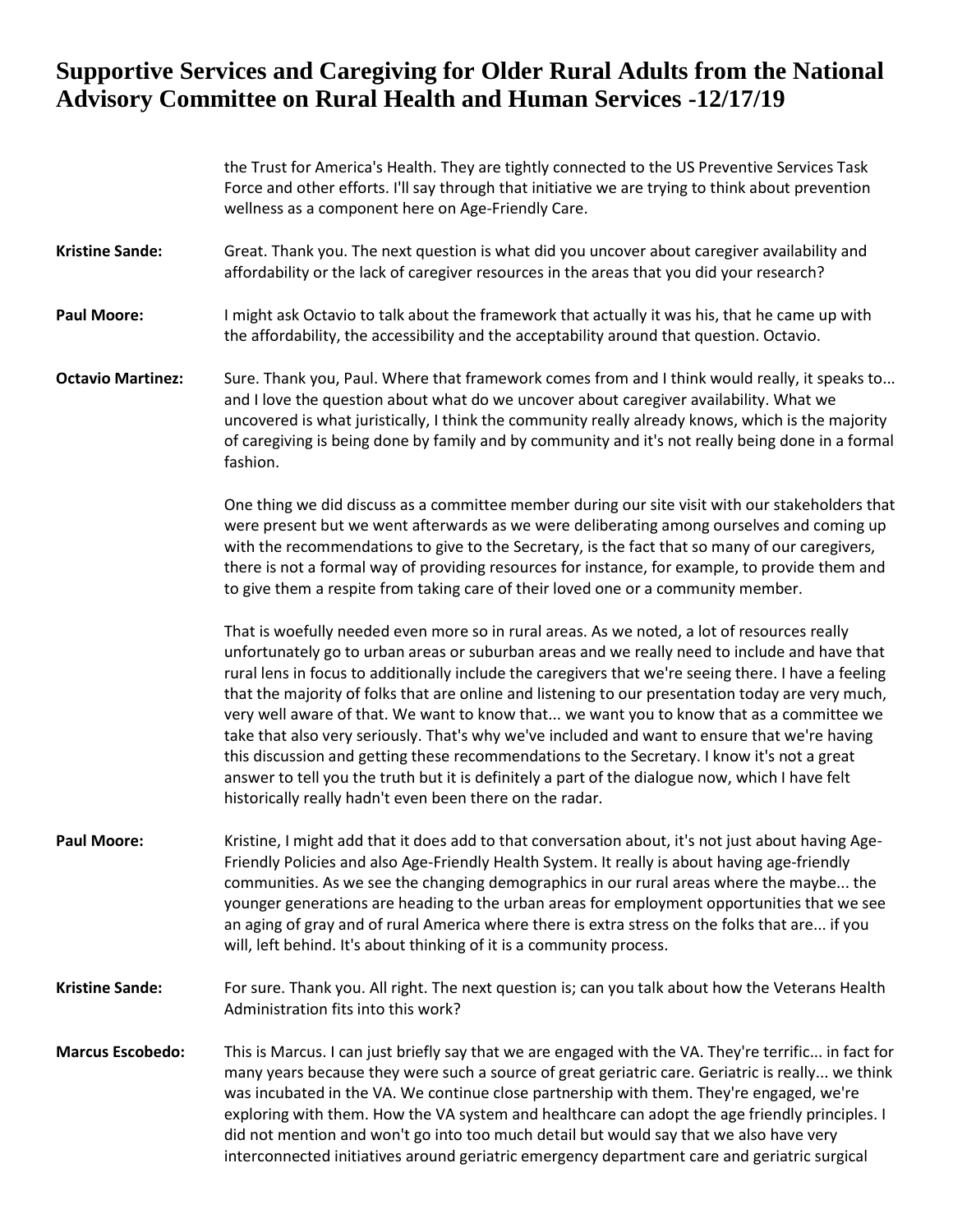care, that are age-friendly that are... that go deeper into those settings. There we have really deep partnerships particularly on the ED side with the VA who is actually going to be taking up some training soon.

- **Kristine Sande:** Great. Thank you. The next question says, "We just started a project in Michigan regarding Age-Friendly Public Health System. How do we engage the local Health Department in the initial phase to determine level of participation, engagement with aging services in their communities and how do we make sure to implement it with a rural lens?"
- **Marcus Escobedo:** That's a great question and while I can't answer it directly, I know exactly the people who can, so I mentioned in our Age-Friendly Public Health initiative, it's piloting right now in Florida and that's where right now on the ground we have a learning lab going on with exactly that kind of engagement happening specifically between the public health departments and aging services on the ground at the County level. Some of those areas are of course rural in Florida. I'd be happy to make a connection offline. I hope you've got my... or I hope you can be provided my email. I'd be happy to make connections to both the project team is working in Florida as well as some of those Florida state officials that are there so you can learn and go Michigan. You guys are doing all kinds of great age friendly stuff.

#### **Kristine Sande:** Great.

- **Paul Moore:** Just a reminder of what my friends in Michigan already know is that what we know about rural areas, especially with the smaller rural areas, is it while they are resource-restricted, they are relationship-rich. In addition to what Marcus shared with you, I'd say, go at it from a relational impact or perspective, you know these folks. Reach out to them individually and let them know what you're working on and that you need their partnership. Many times that will then... they'll share with you what they know and you can share with them what you know and look at it from a national perspective but move in there on a local perspective from the relationships you already have.
- **Octavio Martinez:** Can I add to Marcus and to Paul's answer? One I think that's fabulous what you're doing there in Michigan in your approach. I'm with Marcus, I know about the Florida Initiative. Marcus, I'm glad you're going to provide them with that or those contacts. But also don't forget the power of your local statistics and demographics in making this extremely irrelevant. Now, I know that sounds like very basic but too often we actually forget about utilizing local and statewide data. National data is great but if you can make it local and personal, then you really are able to engage your stakeholders at the local be it at the city or County or even State level to be able to advance your initiative.
- **Kristine Sande:** Great. That sounds like some really good advice. At this point we're about at the end of our time. I think we'll wrap things up. On behalf of the Rural Health Information Hub, I'd like to thank our speakers for the great information and the insights that you've provided. Also, thanks to the National Advisory Committee on Rural Health and Human Services as a whole for doing this important work. Also, thank you to our participants for joining us.

A survey will automatically open at the end of the webinar and we encourage you to complete the survey. Provide us with your feedback on what we can do in hosting future webinars to make it better. The slides used in today's webinar are currently available at